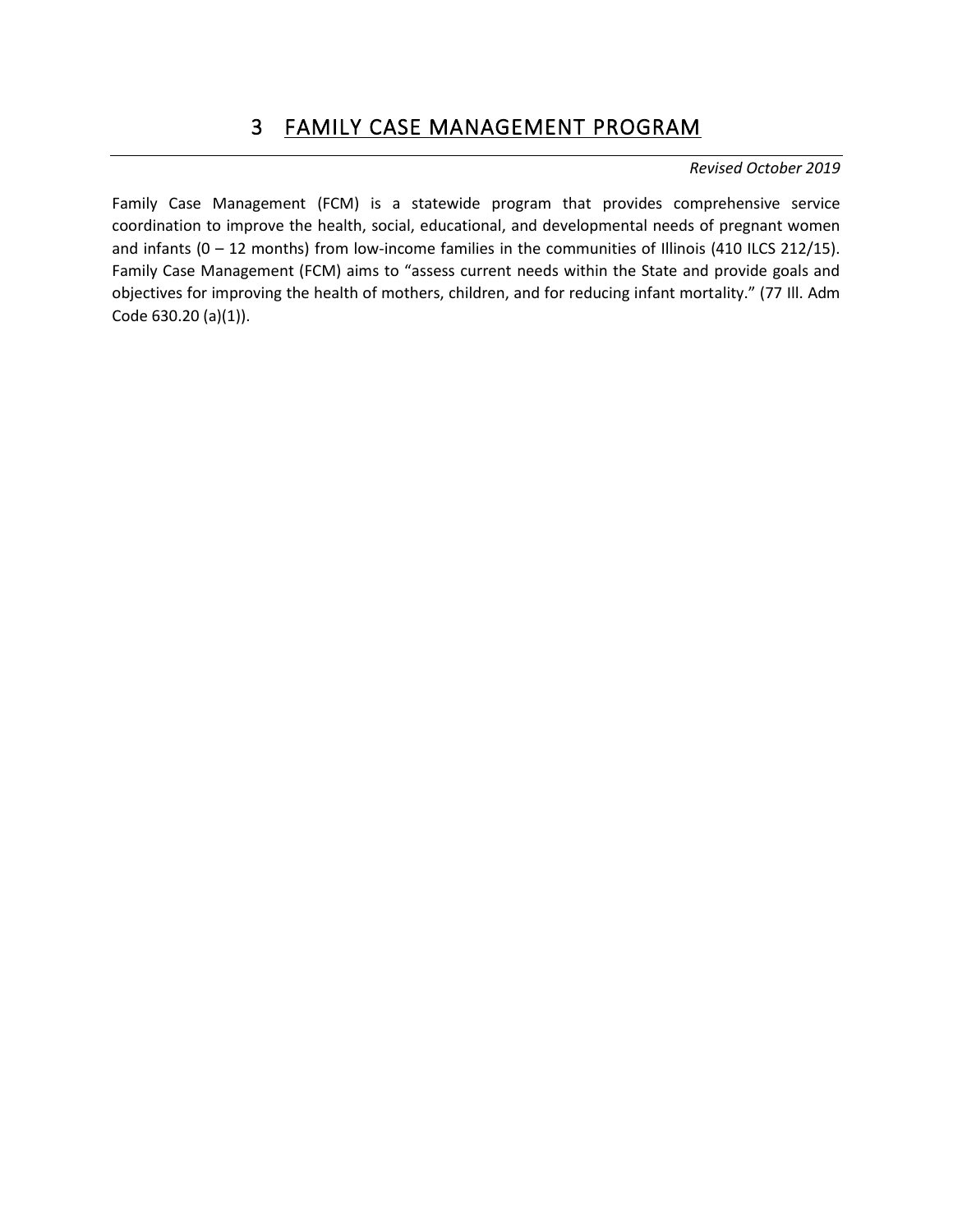# 3.1 STAFFING QUALIFICATIONS

Revised October 2019

All case managers must be enrolled in the Family Case Management training provided by the Springfield Urban League within 3 months of working in Family Case Management and can be required to attend the training again at any time during their work with MCH Programs as required by the MCH Nurse Consultant or Agency MCH Coordinator.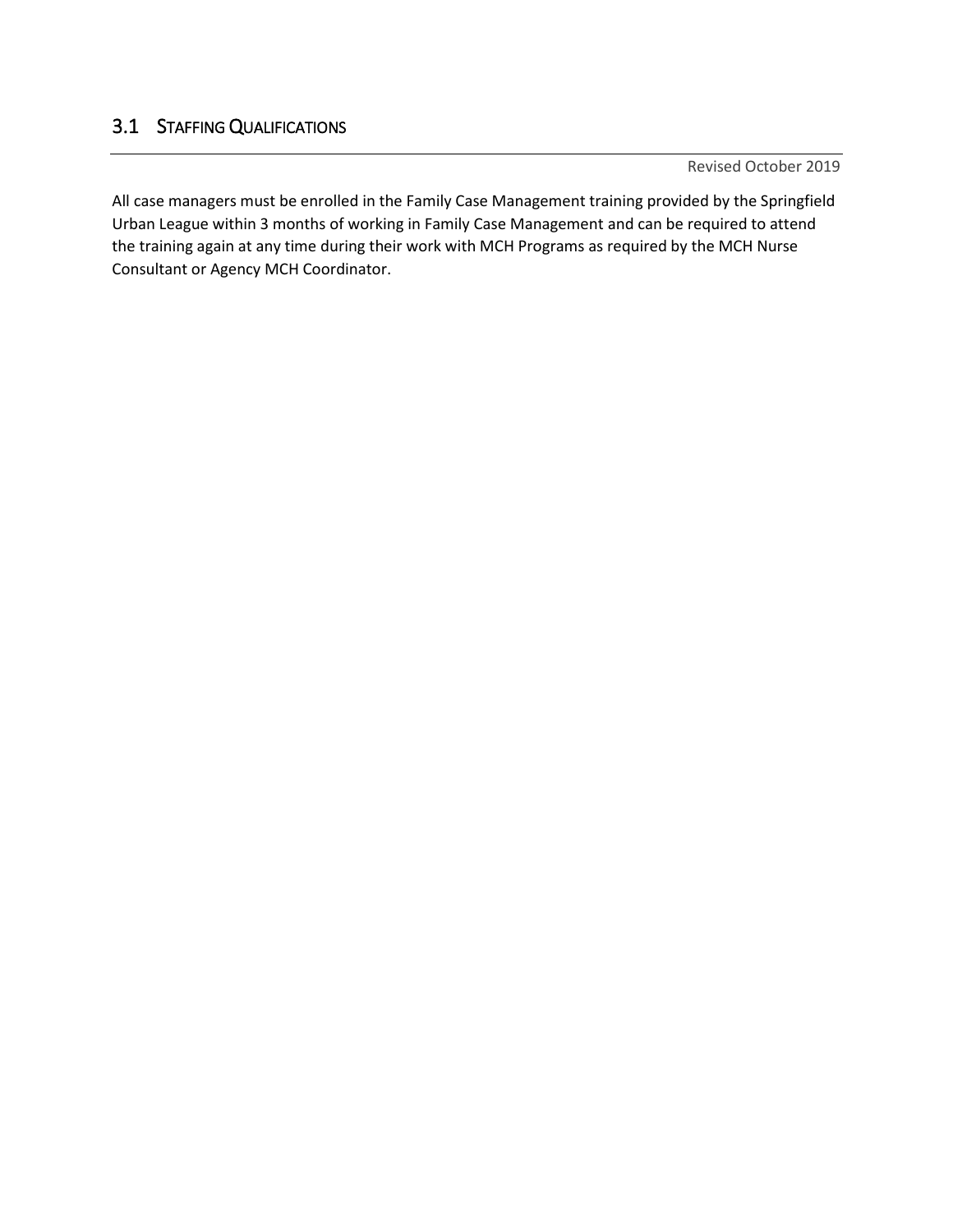The case manager must meet one of the following qualifications:

- A. A registered professional nurse licensed pursuant to Section 12 of the Nurse Practice Act [225 ILCS 65] and
	- a. two years' experience in community health or maternal and child health nursing, or
	- b. a Bachelor of Science in Nursing (B.S.N.) degree from a recognized or accredited program and one year of experience in community health or maternal and child health nursing, or
	- c. supervision by a registered professional nurse, licensed social worker, or licensed clinical social worker with the length of experience described herein, until the case manager obtains the length of experience required in subsection A(a) or A(b) of this Section.
- B. A clinical social worker licensed pursuant to Section 9 or social worker licensed pursuant to Section 9A of the Clinical Social Work and Social Work Practice Act [225 ILCS 20] and 68 Ill. Adm. Code 1470 and:
	- a. one year of experience in providing direct services to families with young children in a professional setting, or
	- b. supervision by a registered professional nurse, licensed social worker or licensed clinical social worker with the length of experience described herein until the case manager obtains the length of experience required in subsection A(a) of this Section.
- C. Possess a master's degree or baccalaureate degree in a behavioral science, social science, or health-related area; or a baccalaureate degree in any other area and one year of experience in providing direct professional child, family, or community services; or an associate degree and two years' experience in providing direct professional child, family, or community services. Case managers meeting only this qualification must be supervised by an appropriate case manager meeting the requirements of subsection A or B of this Section until they have a total of two years of supervised case management experience.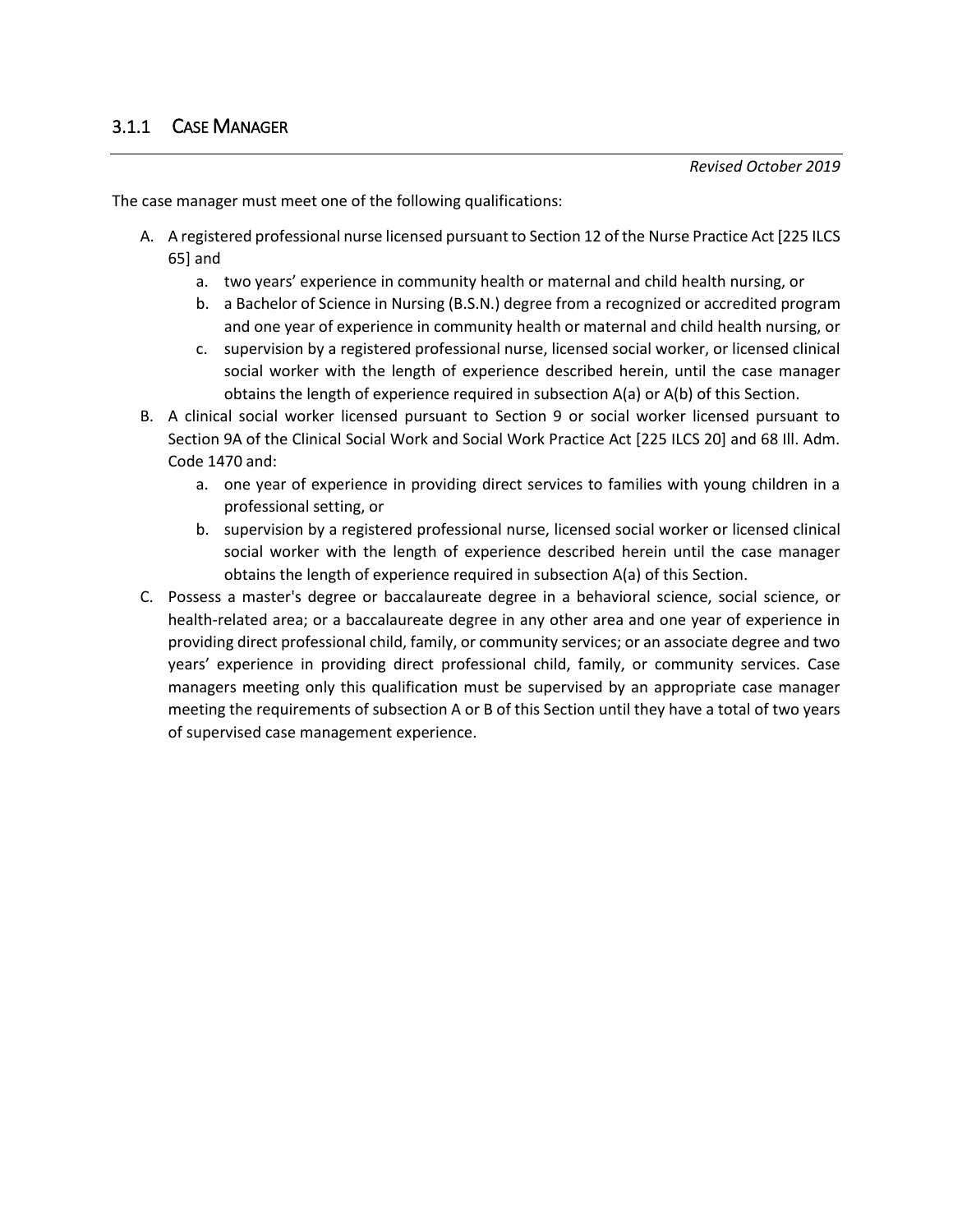The MCH Coordinator is responsible for the overall administration of the program to assure compliance with all State policies and Federal regulations. Responsibilities may include:

- A. Supervision, evaluation, and direction of MCH staff by ensuring that staff at all levels are competent to complete job specific duties when providing MCH program services.
- B. Serve as the Local Agency liaison to State MCH Staff by:
	- a. Providing communication regarding local agency questions, concerns, and any agency specific activities impacting the MCH Program
	- b. Participating in State and Regional MCH conference calls and meetings
	- c. Communicating to staff MCH Program updates and reinforcement of program requirements
- C. Determine staff training needs and coordinate education opportunities.
- D. Conduct Quality Assurance activities and monitor the following areas and identify improvement needs.
	- a. Daily Clinic Operations
	- b. MCH Reports
	- c. Perinatal Education
	- d. Agency Policy & Procedure
- E. Attend professional conferences, seminars, workshops to update staff on current MCH practices and other information relevant to MCH.
- F. Identify and collaborate with local Agencies and other community partners.
- G. Manage assigned caseload per IDHS Grant Agreement.
- H. Maintain oversight controls and records
- I. Ensure employee compliance and program integrity.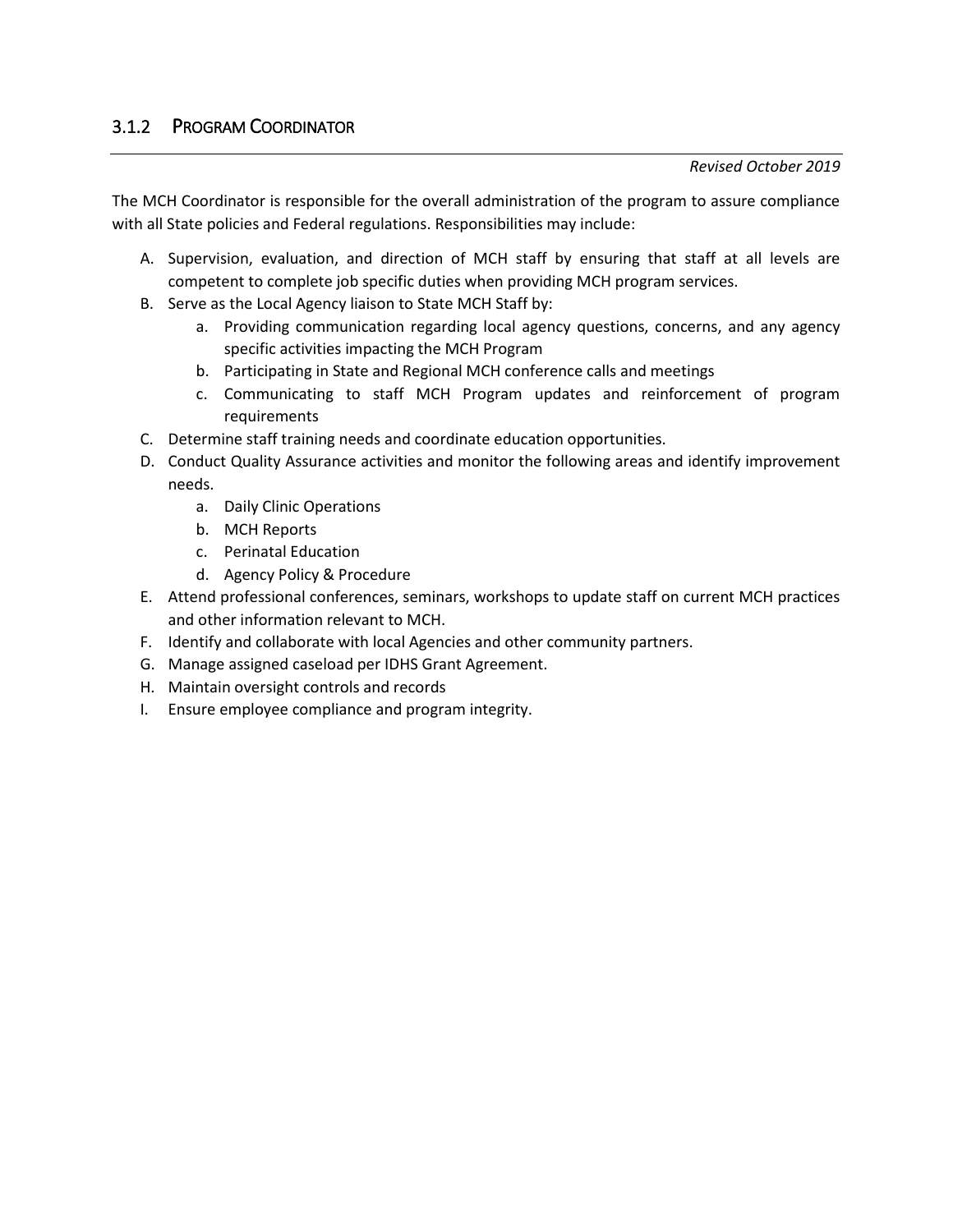Paraprofessionals and lay workers may be used to perform some case management functions under the supervision of the case manager. These functions may include:

- A. Intake, follow-up with clients or Agencies to ensure that participants are accessing needed services
- B. Provision of support and assistance that clients may require to access services
- C. Conducting outreach activities
- D. Maintaining client files and clinic schedule
- E. Scheduling of appointments and follow-up on missed / upcoming appointments
- F. Managing client correspondence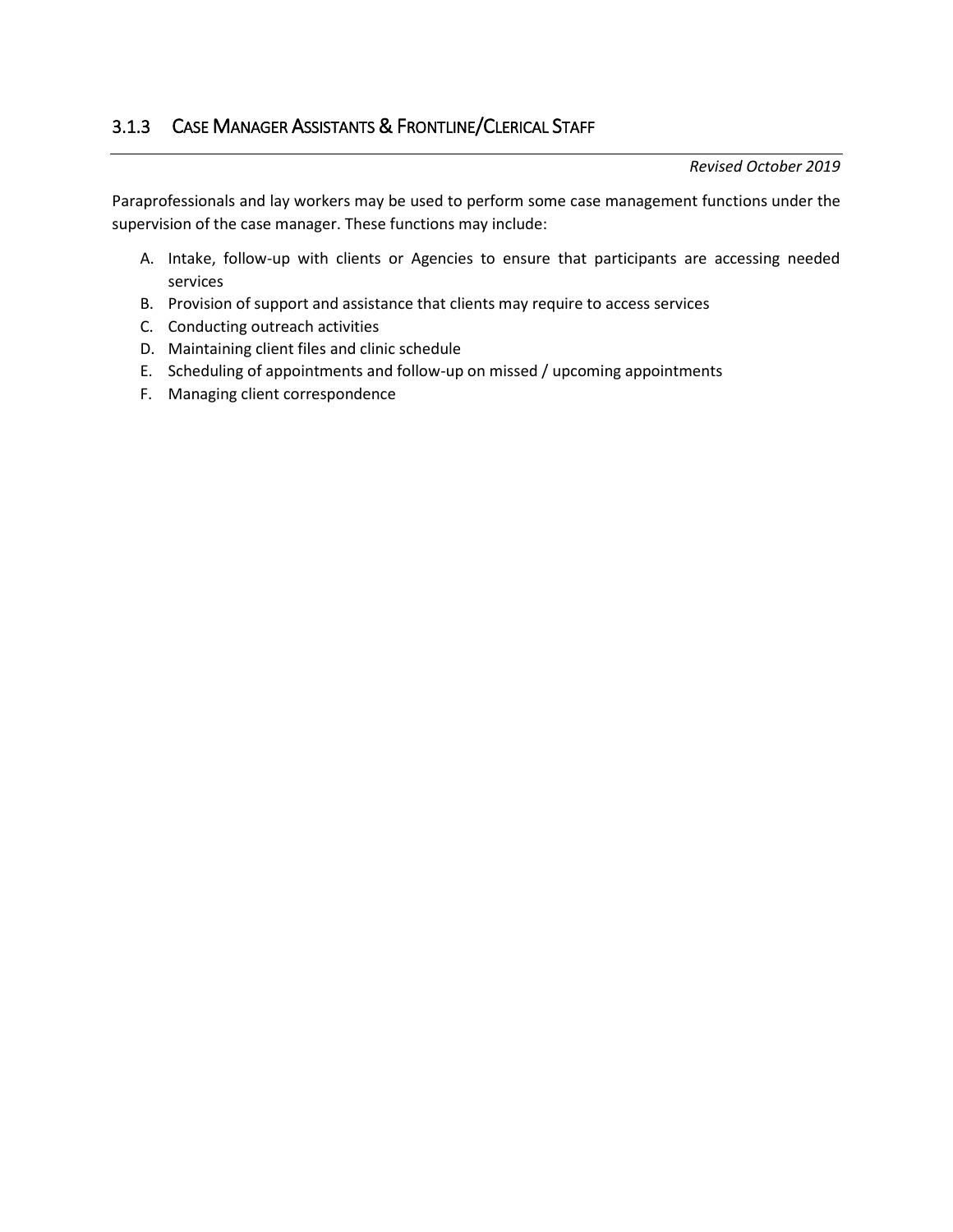# 3.2 ELIGIBILITY

*Revised October 2019*

Eligibility for FCM services is outlined in the Illinois Family Case Management Act (410 ILCS 212/1) and is defined as follows: any pregnant woman or child through the age of one year enrolled in the Medicaid program on the effective date of this Act or whose income is up to 200% of the federal poverty level.

Pregnant women are eligible for services in Family Case Management throughout their pregnancy and up to 6 weeks post-partum.

Infants are eligible for services in Family Case Management throughout the first year of life.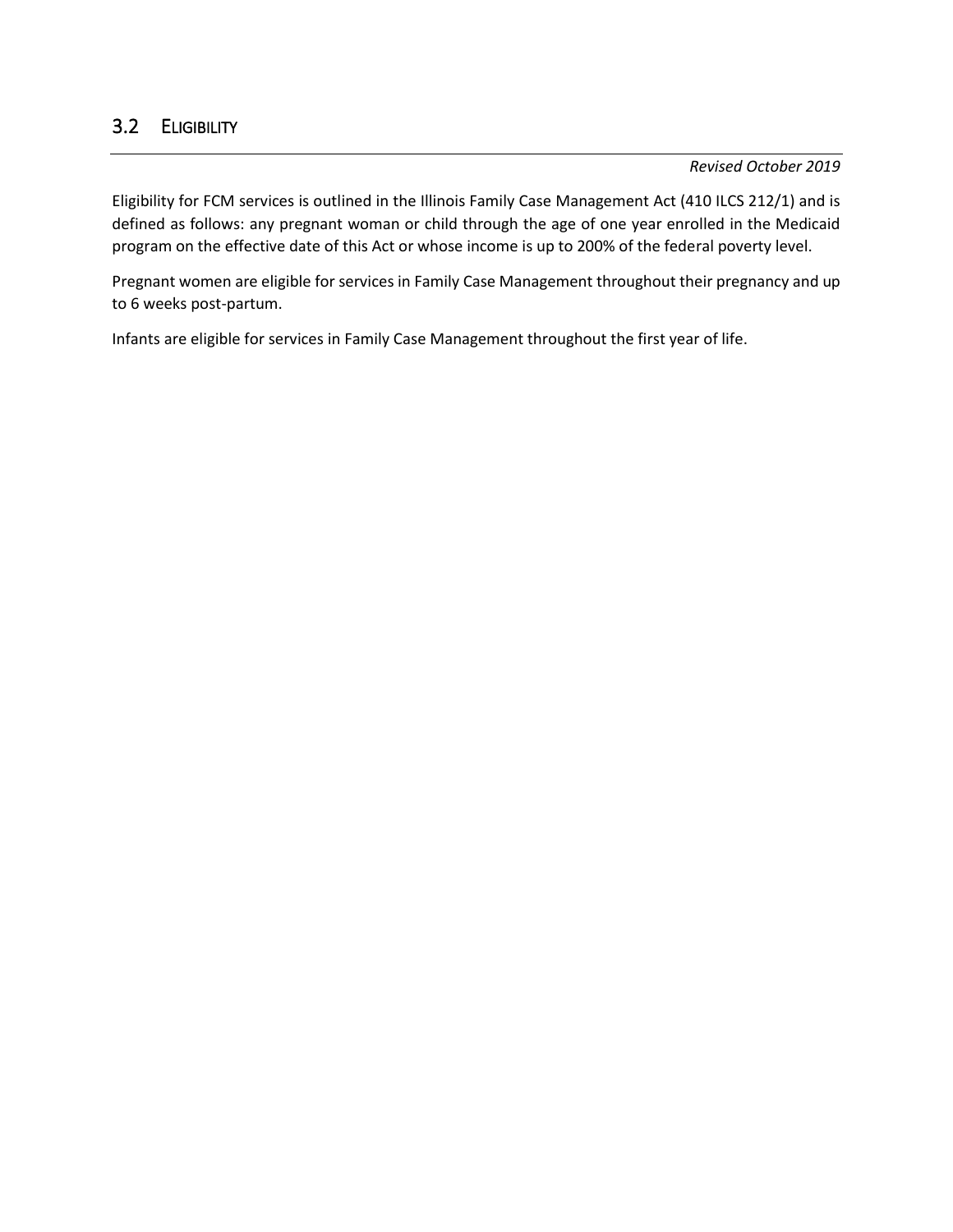## 3.3 CONTENT

## 3.3.1 FREQUENCY

*Revised October 2019*

The case management agency must have face-to-face contact with the client as specified below and have as much additional contact as necessary to facilitate the family's access to services. Each contact must include the activities described for the client type. Whenever possible, the face-to-face contact should be made by the assigned case manager.

- For infants, face-to-face contact at approximately two, four, six and twelve months of age.
- For pregnant women, face-to-face contact once each trimester of pregnancy active in the program.

Case management activities shall be conducted in the client's home as presented below.

- At least once prenatally.
- At least once during infancy in months  $2 4$  of the infant's life.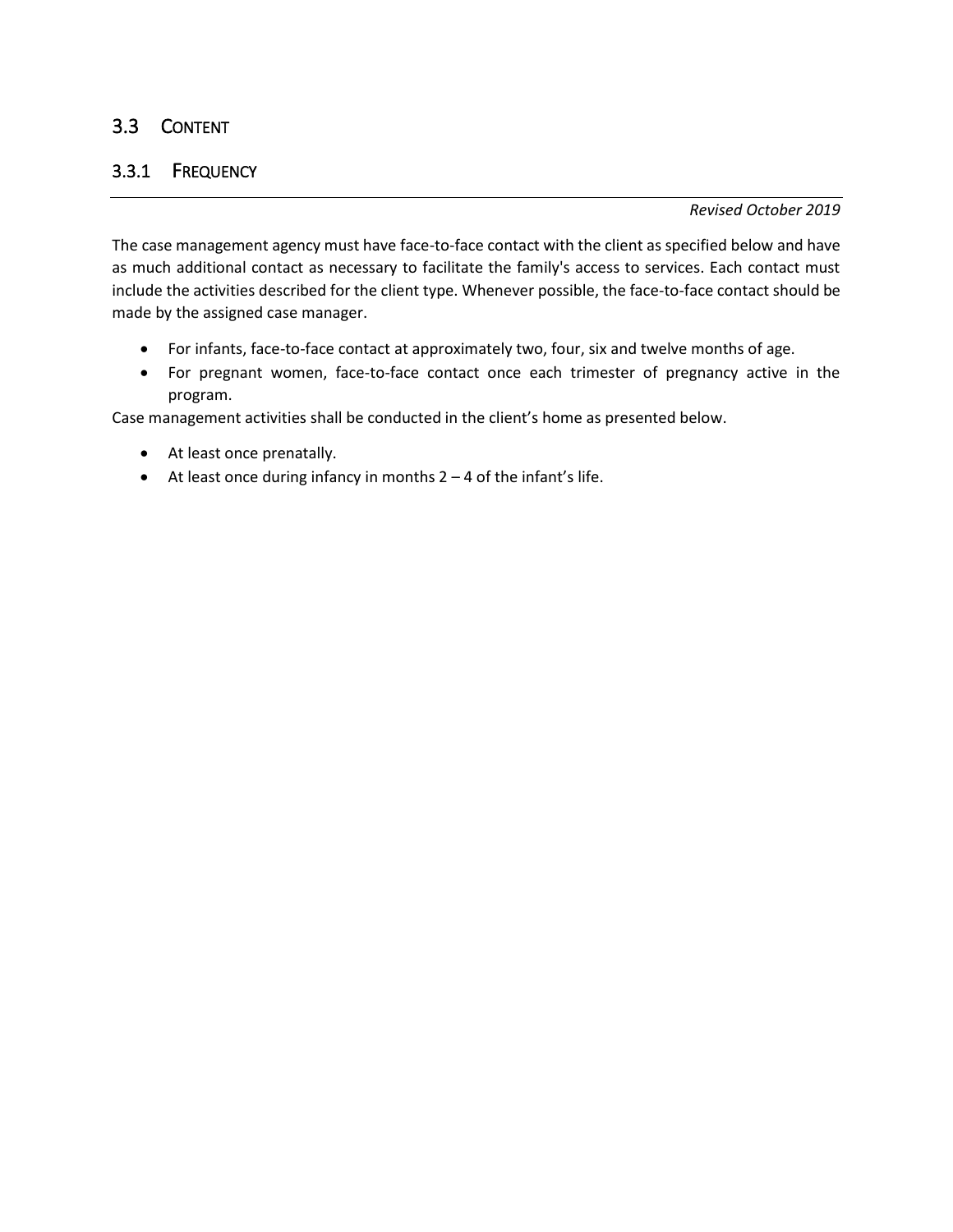# 3.3.2 PROCESS - PREGNANT WOMEN & INFANTS

### *Revised October 2019*

Outlined below are the guidelines for the full case management process. Agencies with a Family Case Management contract are expected to perform the following processes at a minimum to comply with the performance requirements of the grant.

The Agency is expected to provide case management services to at least 90% of the assigned caseload of pregnant women and infants.

Agencies are expected to do the following:

- A. Conduct case finding from a weekly list of newly enrolled Medicaid clients by contacting and encouraging clients not currently active in case management to participate and enroll in the FCM program.
- B. Clients will be assigned to a case manager continuously within 30 days of enrollment and must be reassigned if staffing changes occur. Measured through Cornerstone on PA02, through Chart Review.
- C. Ensure that all clients have an assigned Primary Care Provider (PCP) as documented on PA03 in Cornerstone and measured through Chart Review.
- D. All clients will be assisted in applying for benefits under the Medicaid program or referred to the Marketplace for insurance options if they do not currently have coverage.
- E. All Infants must be grouped with the mother or guardian (if mother is not the guardian) as documented on PA06 in Cornerstone and measured through Chart Review.
- F. The Agency will complete comprehensive needs assessments and develop individualized care plans in person with the client within forty-five (45) calendar days of initial successful client contact.
	- a. The Agency will complete the following Cornerstone Assessments:
		- i. 701 Other Service Barriers,
		- ii. 711 Prenatal Risk or 712 Infant Risk as appropriate
	- b. Clients are to be referred to the available program most appropriate to their risk level (FCM, HRIF, or BBO).
		- i. If an agency does not offer the program for which the client is most eligible, but another agency in the geographic vicinity does, it is expected that the client be referred to the most appropriate program for the client's needs.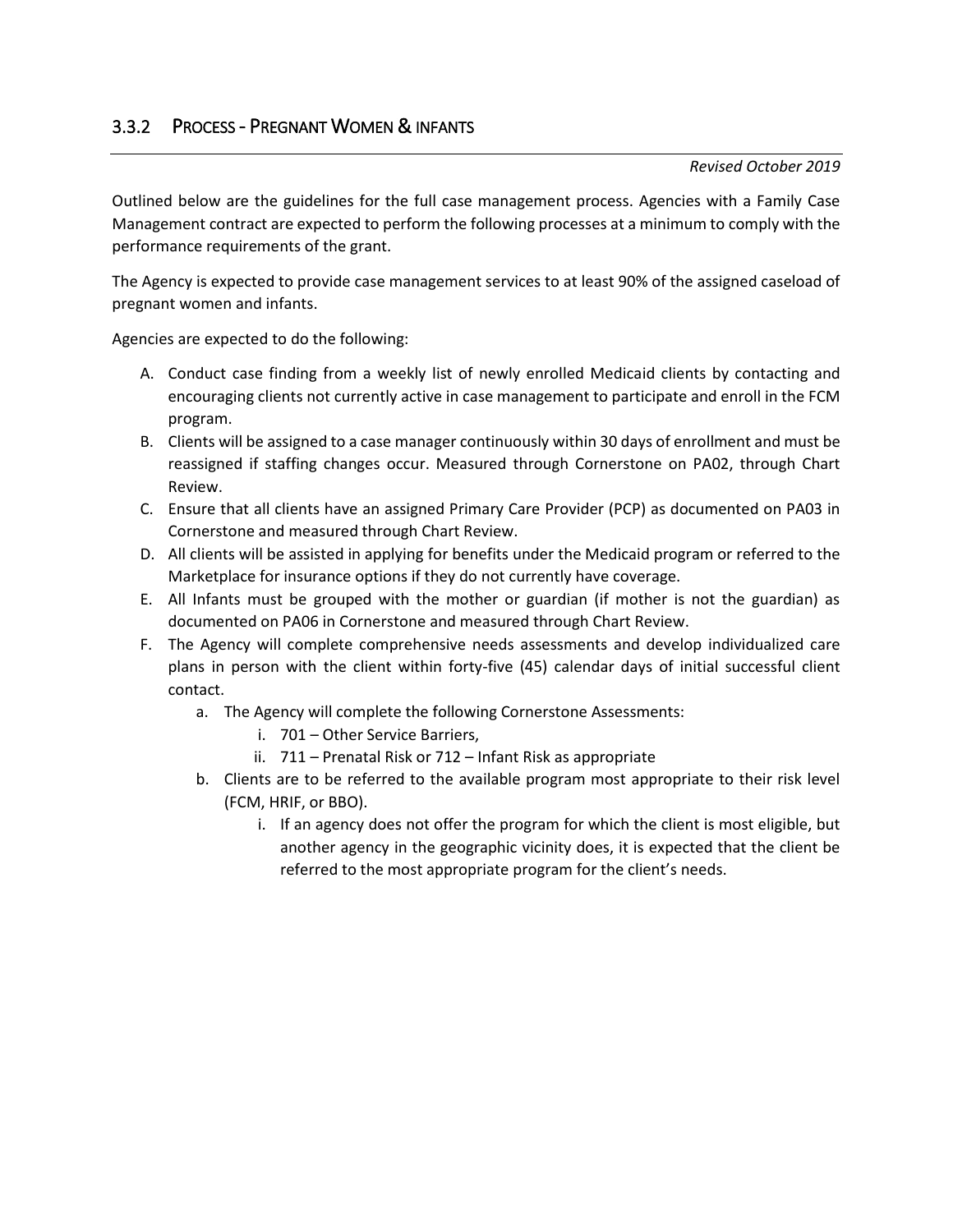It is expected that agencies will provide a minimum of the following services as measured through Cornerstone chart review and performance reports to all Pregnant Women enrolled in Family Case Management.

- A. The following information is to be obtained and documented in Cornerstone as appropriate:
	- a. Completion of the PA07 (Initial Prenatal Data) screen in Cornerstone with provision of the following:
		- i. Estimated Date of Confinement (EDC) Date
		- ii. Month when Prenatal Care Began
		- iii. Number of Prenatal Medical visits prior to enrollment
	- b. Completion of the PA10 (Postpartum Data) screen in Cornerstone with provision of the following at the Postpartum visit:
		- i. Number of Prenatal Medical visits completed
		- ii. Birthweight of the baby on PA11 (Birth Data) screen in Cornerstone (with written confirmation, e.g. birth certificate, crib sheet, etc.) If verbal only, enter "9999" in this section.
- B. Ensure that the following assessments and education are provided, and appropriate educational materials are distributed to pregnant and postpartum women to supplement the education topics discussed.
	- a. Nutrition
		- i. Complete the Assessment AS01: 708 Q81 92 if the client is active in WIC.
		- ii. Complete the Assessment AS01: 707D if the client is not active in WIC.
	- b. Home Visit
		- i. Complete the assessment AS01: 706 at the Home Visit.
	- c. Assure that all enrolled pregnant women are educated on and screened for perinatal mood disorders and referred to services as appropriate.
		- i. Screenings shall use a Medicaid-approved perinatal depression screening tool as indicated on the Department of Healthcare and Family Services website. The screening is to be completed during a face-to-face visit with the case manager and entered as a service entry (SV01: 825). This does not have to be repeated if there is documentation on the Service Entry Screen (SV01:825) that one was completed and confirmed by communication with the Primary Care or Obstetrical Care Provider along with a Case Note (CM04) detailing that verification has been obtained with the Provider.
		- ii. Licensed health care workers providing Family Case Management, prenatal care, and postnatal care to women shall screen new mothers for perinatal mood disorder symptoms at a prenatal check-up visit on or after 20 weeks gestation and at the time of a postnatal check-up in the 42 days postpartum, or provide documentation that screening was completed and confirmed by communication with the Primary Care or Obstetrical Care Provider.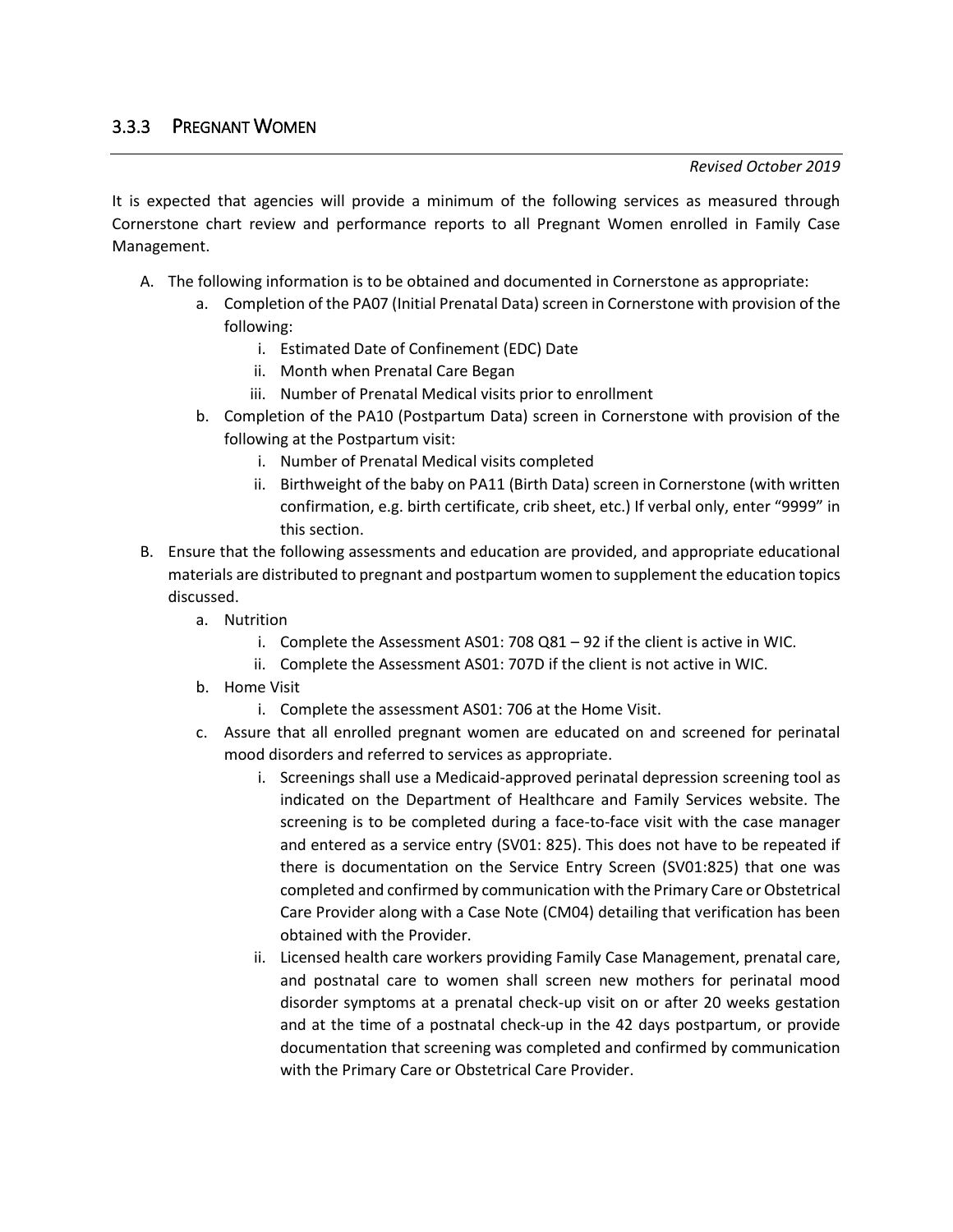- iii. FCM licensed health care workers providing prenatal and postnatal care to a woman shall include fathers and other family members, as appropriate, in both the education and treatment processes to help them better understand the nature and causes of postpartum mood disorders. This is to be documented through Cornerstone Case Notes and will be reviewed in chart audits.
- iv. In accordance with the [Perinatal Mental Health Disorders Prevention and](http://www.ilga.gov/legislation/publicacts/fulltext.asp?Name=095-0469http://www.ilga.gov/legislation/publicacts/fulltext.asp?Name=095-0469)  [Treatment Act](http://www.ilga.gov/legislation/publicacts/fulltext.asp?Name=095-0469http://www.ilga.gov/legislation/publicacts/fulltext.asp?Name=095-0469) (PMD), all women will receive information on postpartum mood disorders, including the Department's [Postpartum Depression brochure](http://intranet.dhs.illinois.gov/OneNetLibrary/27897/documents/Brochures/4661.pdf) and contact information for the Perinatal Depression Hotline.
- C. Evidence of medical care coordination in accordance with the HFS vs. Memisovski Consent Decree from 1992 shall be expected to include the following:
	- a. Adequacy of prenatal care as measured by the Kotelchuck Index
	- b. Linkage with a Primary Care Provider
	- c. All referrals (specialty care, mental health, housing, etc.) as documented on the Cornerstone system Service Provider Selection (RF01). Minimal documentation will include the reason for referral and documentation if follow-up has occurred.
		- i. Clients are to be given a copy of the referral.
- D. Pregnant women enrolled in the program are to receive at minimum the following services:
	- a. Adequate prenatal care visits throughout pregnancy as measured by daily entry of client data into Cornerstone Data Entry Screens: PA07 (Initial Prenatal); PA10 (Postpartum); PA15 (Program Information); SV01 (Service Entry).
	- b. Education about a Reproductive Life Plan as measured by timely entry of client data into Cornerstone Service Entry Screens: SV01:941 with a hard copy in the client record.
	- c. Prenatal education/preconception & interconception health education as measured by timely entry of data into Cornerstone Service Entry Screens: SV01: PEWW through the Well Women education.
	- d. At least one (1) Prenatal Depression Screening completed at ≥20 weeks of gestation as measured by timely entry of client data into Cornerstone Data Entry Screens: SV01-825 (Service Entry) with SV01-940 Postpartum Depression Brochure given in cases of a score over ten (10) as determined during the Depression Screening.
	- e. A minimum of one (1) pre-natal face-to-face contact per trimester active in FCM including one (1) home visit as measured by timely entry of client data into Cornerstone Data Entry Screens: SV02 (Activity Entry) and AS01 706 Assessment.
	- f. Education materials given for Prenatal Education as measured by timely entry of data into Cornerstone Service Entry Screens SV01:803.
- E. Collaborate and link clients to other service Agencies in the community including primary care physicians and Medicaid managed care entities for service development and integration to maximize care coordination.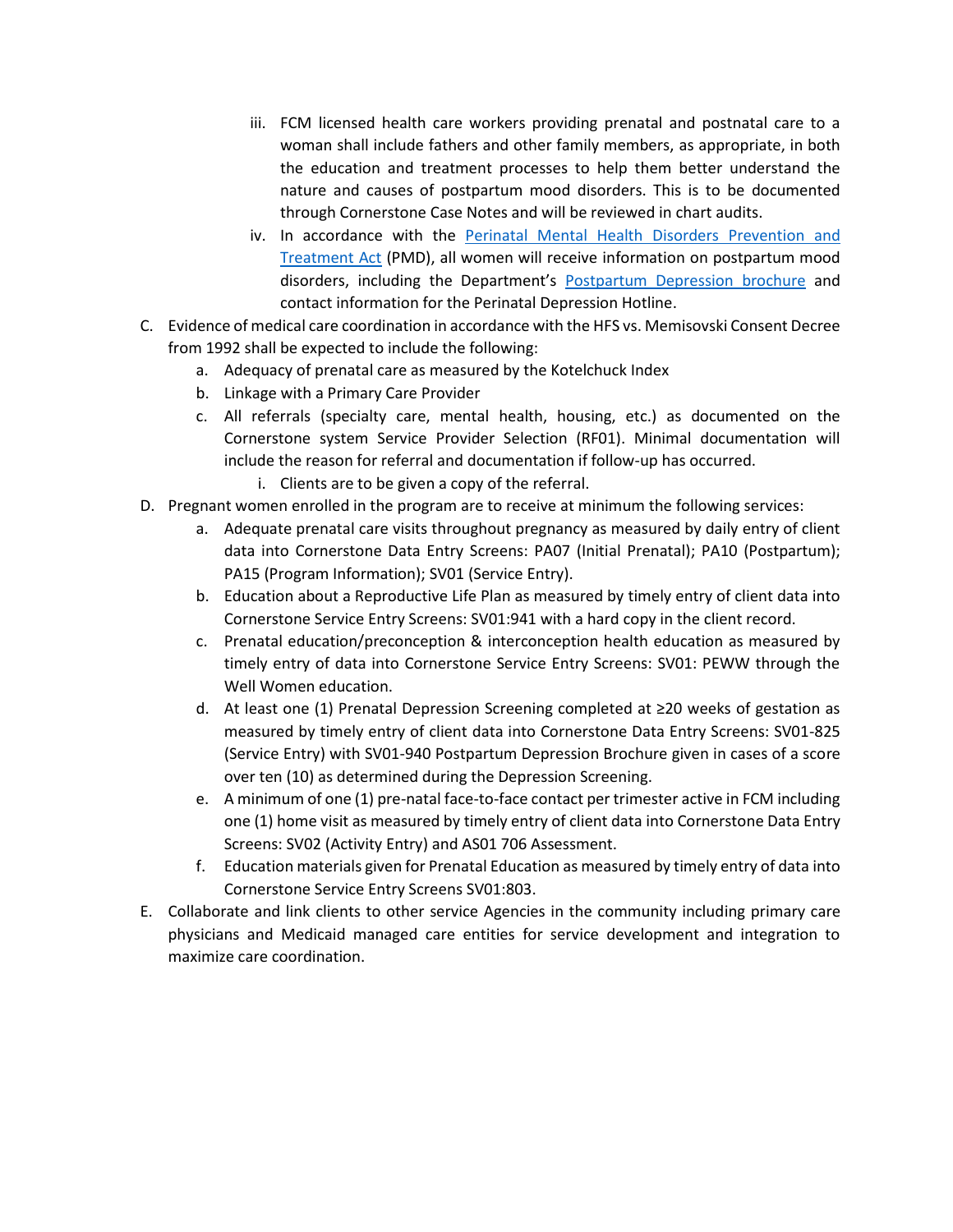It is expected that agencies will provide a minimum of the following services as measured through Cornerstone chart review and performance reports to all Postpartum Women enrolled in Family Case Management.

- A. Postpartum Women enrolled in the program are to receive at minimum the following services within 42 days of delivery to include:
	- a. At least one (1) Postpartum Depression Screening completed as measured by timely entry of client data into Cornerstone Data Entry Screens: SV01-825 (Service Entry) with a hard copy in the client record and SV01 940 evidencing provision of Postpartum Depression Brochure to the mother, focusing on resources identified in the brochure.
	- b. Reproductive Life Plan as measured by timely entry of client data into Cornerstone Data Entry Screens: SV01, code 942 with a hard copy in the client record;
	- c. Prenatal education/preconception & interconception health education as measured by timely entry of data into Cornerstone Data Entry Screens: SV01, PEWW.
	- d. Collaborate and link clients to other service Agencies in the community including primary care physicians and Medicaid managed care entities for service development and integration to maximize care coordination.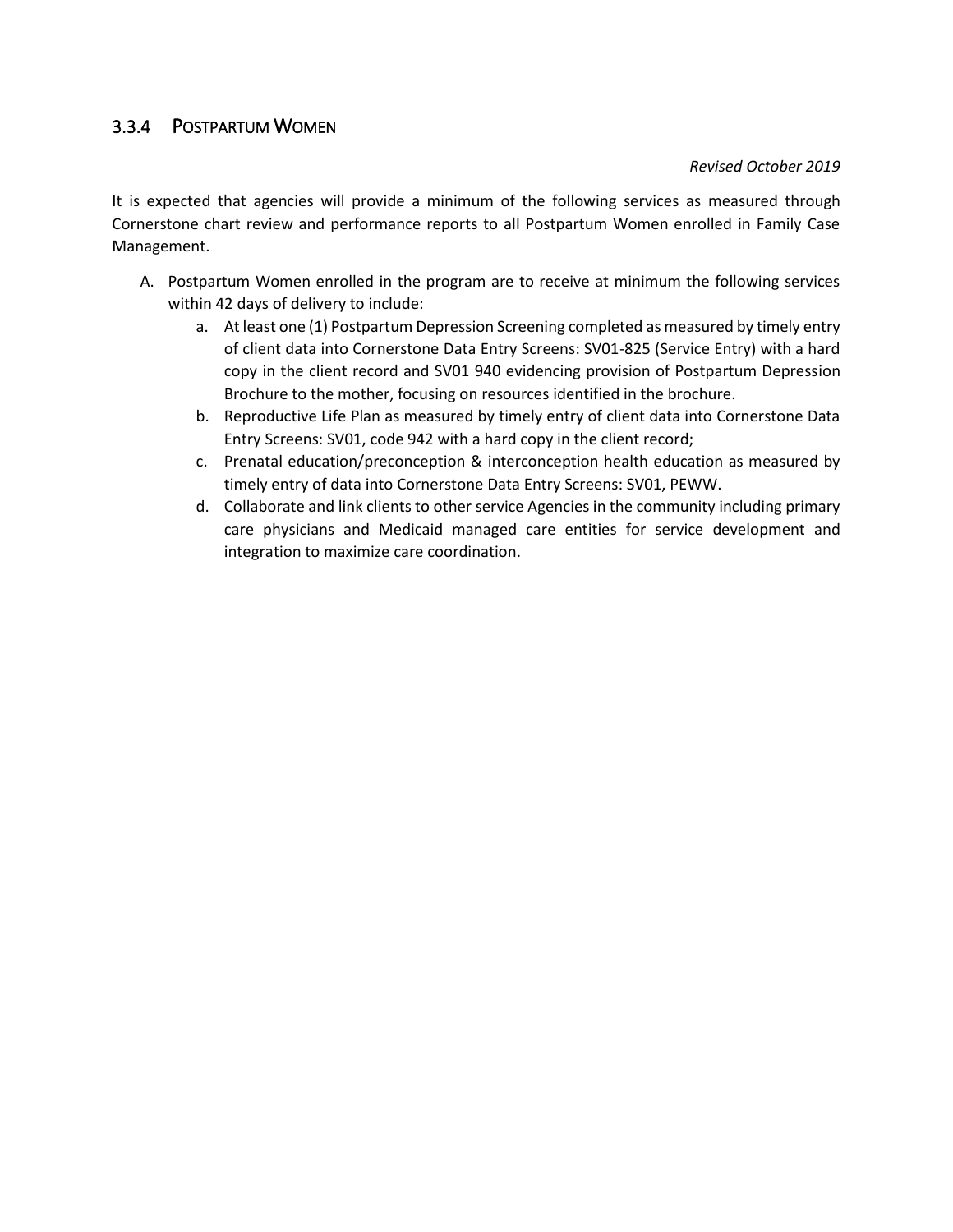It is expected that agencies will provide a minimum of the following services as measured through Cornerstone chart review and performance reports to all Infants enrolled in Family Case Management.

- A. Infants enrolled in the program are to receive at minimum the following services:
	- a. Face-to-Face Visits with age-based assessments completed at newborn, 4 months, 6 months and 12 months from birth as measured by timely entry of client data into Cornerstone Data Entry Screens: SV02 (Activity Entry) screen and completed AS01: 708A-F assessments and / or screening.
	- b. A minimum of one of each assessment completed as measured in the AS01: 712, 701 and Nutrition 708 Q81 if WIC active or Q81-90 if WIC not active within 45 days of activation in the program.
	- c. At least one home visit at age  $2 4$  months as measured by AS01:706 Home Assessment, SV01:SSED (Safe Sleep Education) and SV02 (Activity Entry).
	- d. Completion of Immunization Education based on current CDC Guidelines as documented in Cornerstone Data Entry Screen SV01:IMED at each Face-to-Face contact.
	- e. Developmental Screenings per schedule as measured by timely entry of client data into Cornerstone Data Entry Screens: SV01:824 (Service Entry). Evidence of an objective Illinois Department of Healthcare and Family Services (HFS) Medicaid approved developmental screening can be through Agency administration of screening or documentation, including date of screening completion by another service provider completed in 6–12 month age range.
	- f. A minimum of 3 required age based well child visits and appropriate sick visits as measured by timely entry of client data into Cornerstone Data Entry Screens: PA03 (Participant Enrollment) and SV01:806 and SV01:823.
	- g. Educational materials given for Pediatric Health Education as measured by timely entry of data into Cornerstone Service Entry Screens SV01:807.
- B. Collaborate and link clients to other service Agencies in the community including primary care physicians and Medicaid managed care entities for service development and integration to maximize care coordination.
- C. Evidence of medical care coordination in accordance with the HFS vs. Memisovski Consent Decree from 1992 shall be expected to include the following:
	- a. Education on the importance of childhood immunizations
	- b. EPSDT participation at age one year
	- c. Linkage with a Primary Care Provider
	- d. All referrals (Early Intervention (EI), specialty care, mental health, housing, etc.) as documented on the Cornerstone system Service Provider Selection (RF01). Minimal documentation will include the reason for referral and documentation that follow-up has occurred.
		- i. Clients are to be given a copy of the referral.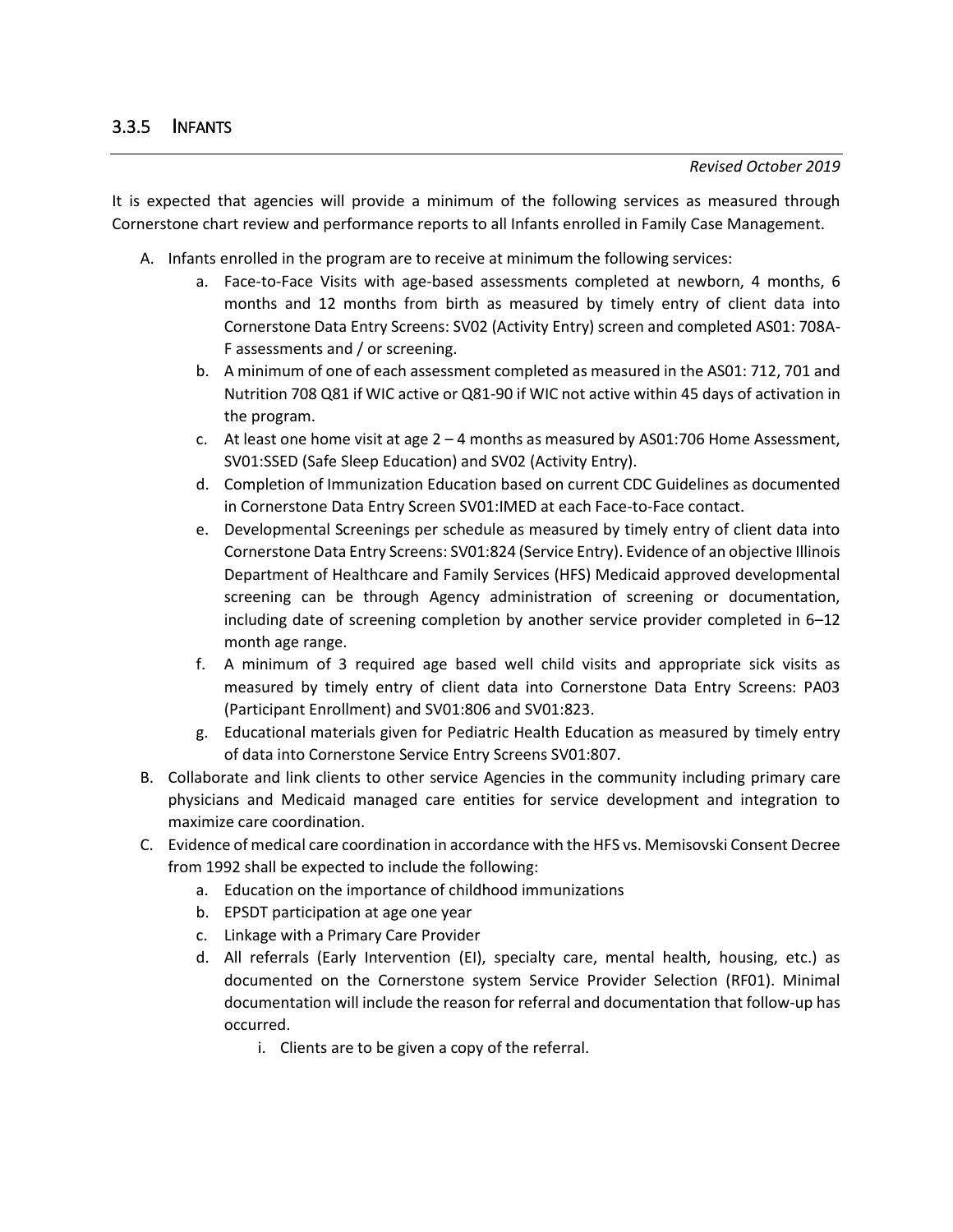### 3.3.6 REFERRAL AND ADVOCACY

#### *Revised October 2019*

The case manager shall assure that any necessary referrals are made and advocate as necessary on the client's behalf for services identified in the individual care plan. The case manager will ensure that all infants in need of Early Intervention (EI) services based on the Developmental Screening will be referred to the necessary services, and documentation will be made in the Cornerstone System on the Referral Screen (RF01) with the reason for the referral and documentation that follow-up has occurred.

Minimal documentation requirements for all referrals on the RF01 screen in Cornerstone will include the reason for referral and documentation that follow-up has occurred.

Clients are to be given a hard copy of the referral.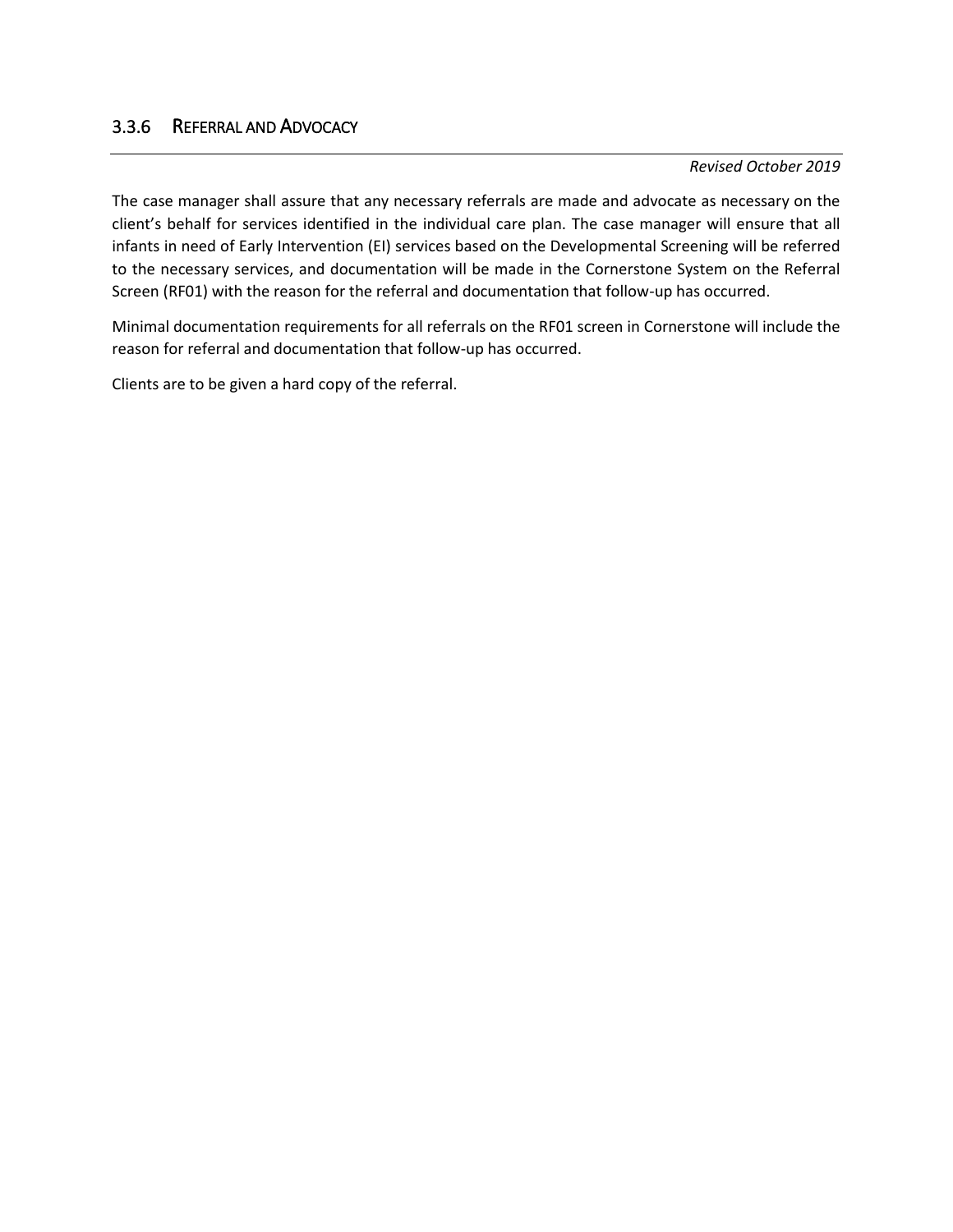## 3.3.7 FOLLOW-UP AND REASSESSMENT

#### *Revised October 2019*

Subsequent case management activities shall include, as necessary, a review of the implementation of the individualized care plan to date. The case manager should update the individual care plan using any additional information received from the physician or other service Agencies. These updates should occur at a quarterly minimum.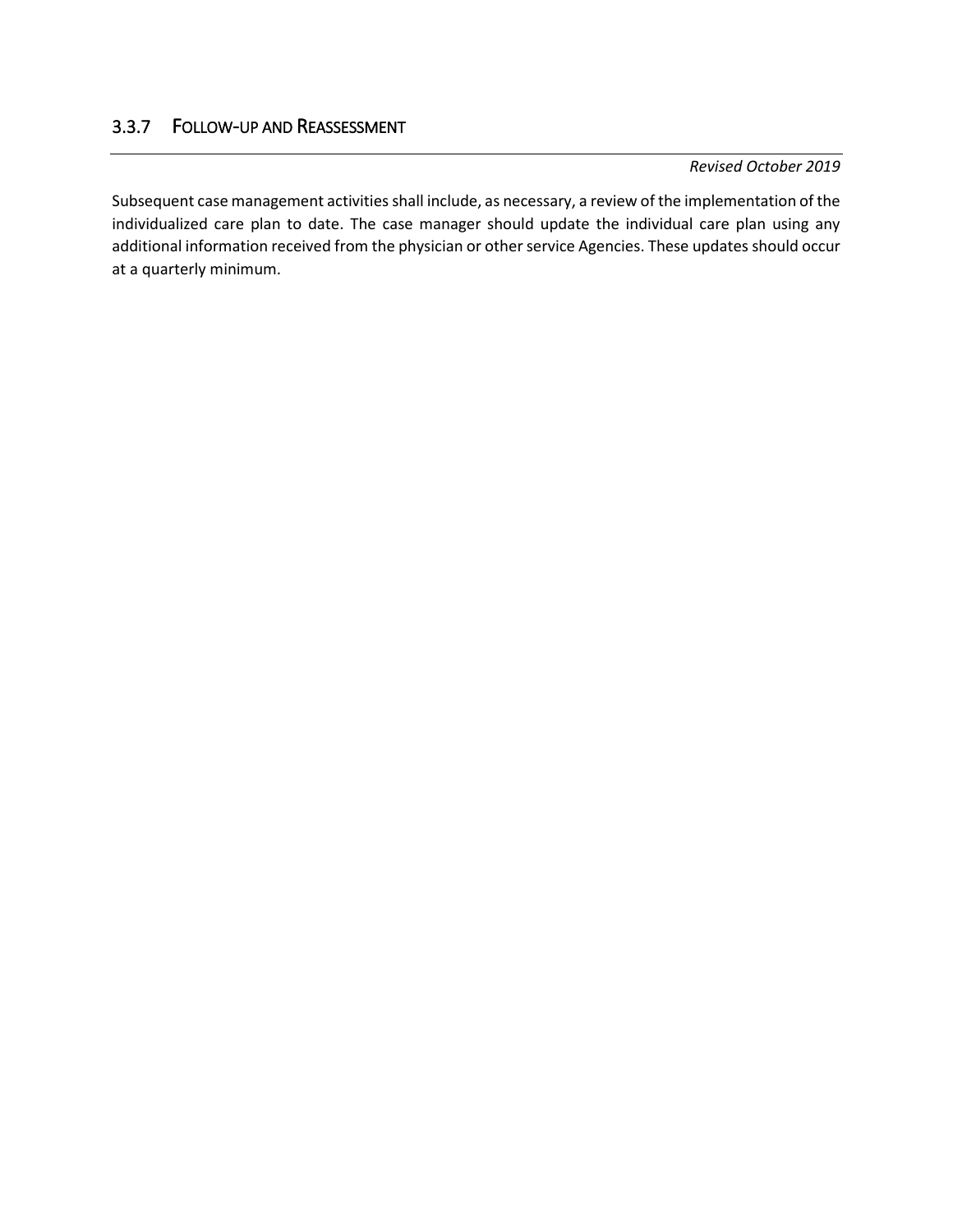## 3.3.8 OUTREACH

#### *Revised October 2019*

"Outreach" means any activity to find and inform potential program clients of available services. The primary objective of outreach activities is to inform potential program clients of available services, eligibility criteria, and method of accessing services (for example, the name, address and phone number of the Agency). This is not to preclude the use of nontraditional methods of outreach that may be necessary to identify potential participants in hard-to-reach populations, such as persons who abuse substances or engage in prostitution. Acceptable Outreach methods are outlined in Section 3.3.9 of the Program Policy Manual.

The primary purposes of outreach are the following:

- 1. Build and maintain strong relationships, including execution of Linkage Agreements, with primary care medical providers, including but not limited to physicians, certified nurse midwives, nurse practitioners, physician assistants, and hospital labor and delivery and emergency room personnel.
- 2. Establishment of a working relationship between the FCM Agency and Medicaid Managed Care Organizations serving women within the Agency's service area, as directed by the Department of Human Services.

Costs for outreach may be documented on monthly PFRs for reimbursement if they have been documented in the approved budget under line item 15 known as the Grant Exclusives Line Item.

Costs for Outreach may not exceed 10% of the overall grant amount.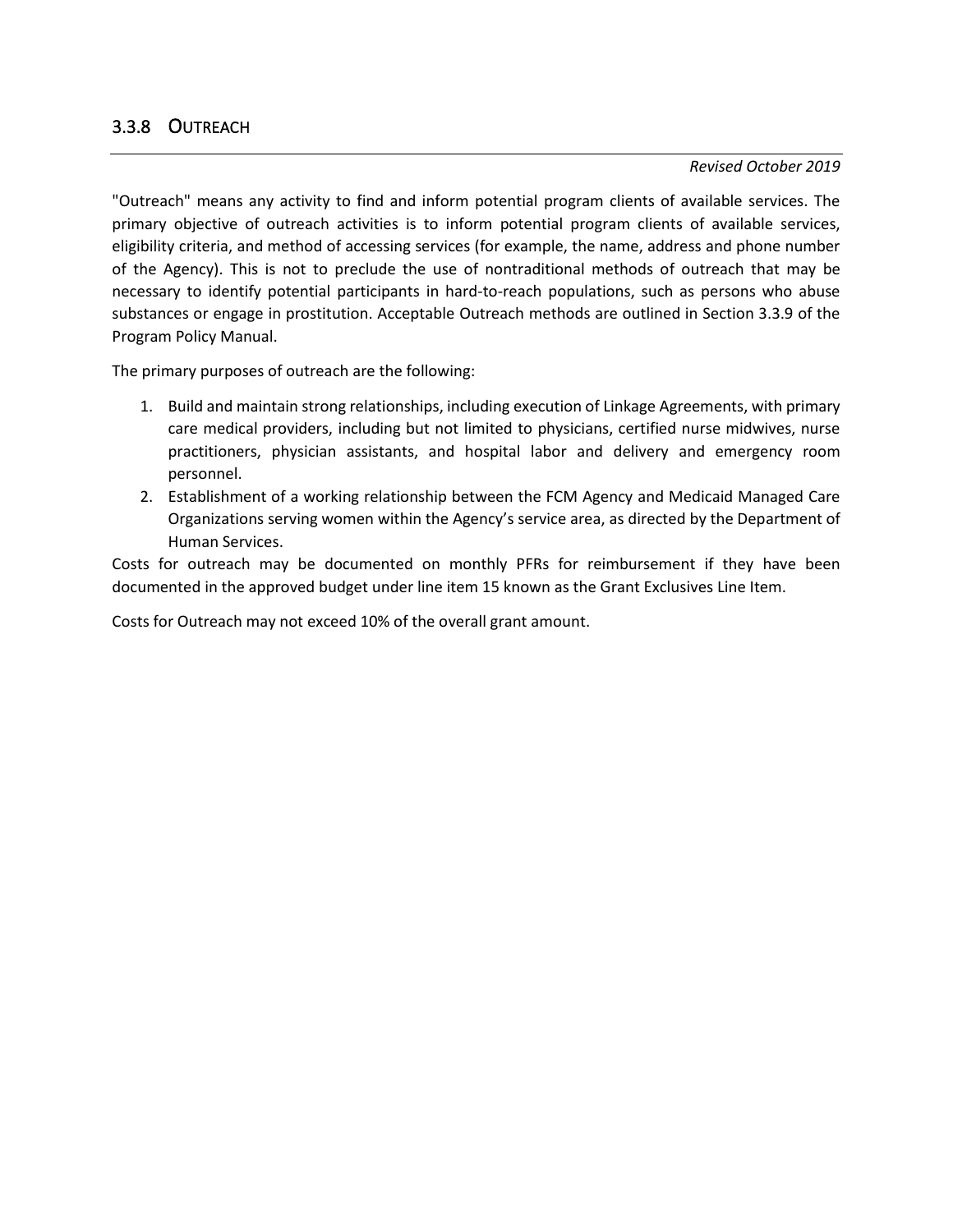# 3.3.9 ALLOWABLE COST FOR OUTREACH AND CASE MANAGEMENT ACTIVITIES

### *Revised October 2019*

- A. Costs incurred for outreach activities as defined in section 3.3.8 of the Policy & Procedure Manual are allowed. However, health, general education, or other social service activities may not be included as outreach.
- B. Salary and other expenses for staff conducting outreach and case management activities must be supported by documentation. Expenses incurred for the provision of any other direct service (including Client teaching) by staff conducting outreach and case management activities must be excluded. If program staff provide other direct services in addition to outreach and case management, the grantee's time and activity reporting system must distinguish between allowable and excluded costs.
- C. Outreach can include community campaigns such as door-to-door canvassing, production and distribution of handbills, design and publication of newspaper announcements, and production and broadcast of public service announcements or paid advertising on radio or television.
- D. Outreach efforts can be used to establish and maintain Linkage Agreements with social services agencies and other community-based organizations, including WIC agencies and local Public Health Departments (if the FCM Agency is an FQHC or other community-based organization), for purposes of early identification and referral of potentially eligible pregnant women and infants and for overall coordination of care for enrolled clients.
- E. The Agency is expected to pursue partnerships with various community sectors that can provide additional support and services that enhance outreach efforts.
- F. The Agency is responsible for identifying more global strategies emphasizing a community-wide approach for all reproductive-age women in the targeted services area with an emphasis on the importance of a healthy lifestyle and habits before, during and after pregnancy; the importance of early prenatal care; and preconception/inter-conception health education and safe sleep practices for the infant.
- G. Agency will evaluate outreach activities annually for effectiveness
- H. Appropriate approved billable Outreach includes, but is not limited to
	- a. Printing and distribution costs associated with distribution of pamphlets, brochures, flyers, posters, tear-off info posters & similar printed materials about the case management program.
	- b. Printed materials may be given to local entities such as schools, churches, social service agencies & local area service providers.
	- c. attendance at health fairs promoting contact information and program services, speaking engagements with facilities and their staff as listed above
	- d. Costs associated with the purchase & distribution of the paperback "What to Expect When You're Expecting" to OB-GYN offices to make available to potential pregnant clients with non-removable attached program contact information
	- e. Costs associated with dissemination of information about the program services through channels such as local community news articles, on the local radio station or TV channel
- I. Outreach expenditures should be concentrated on activities which access and activate eligible clients to FCM program services.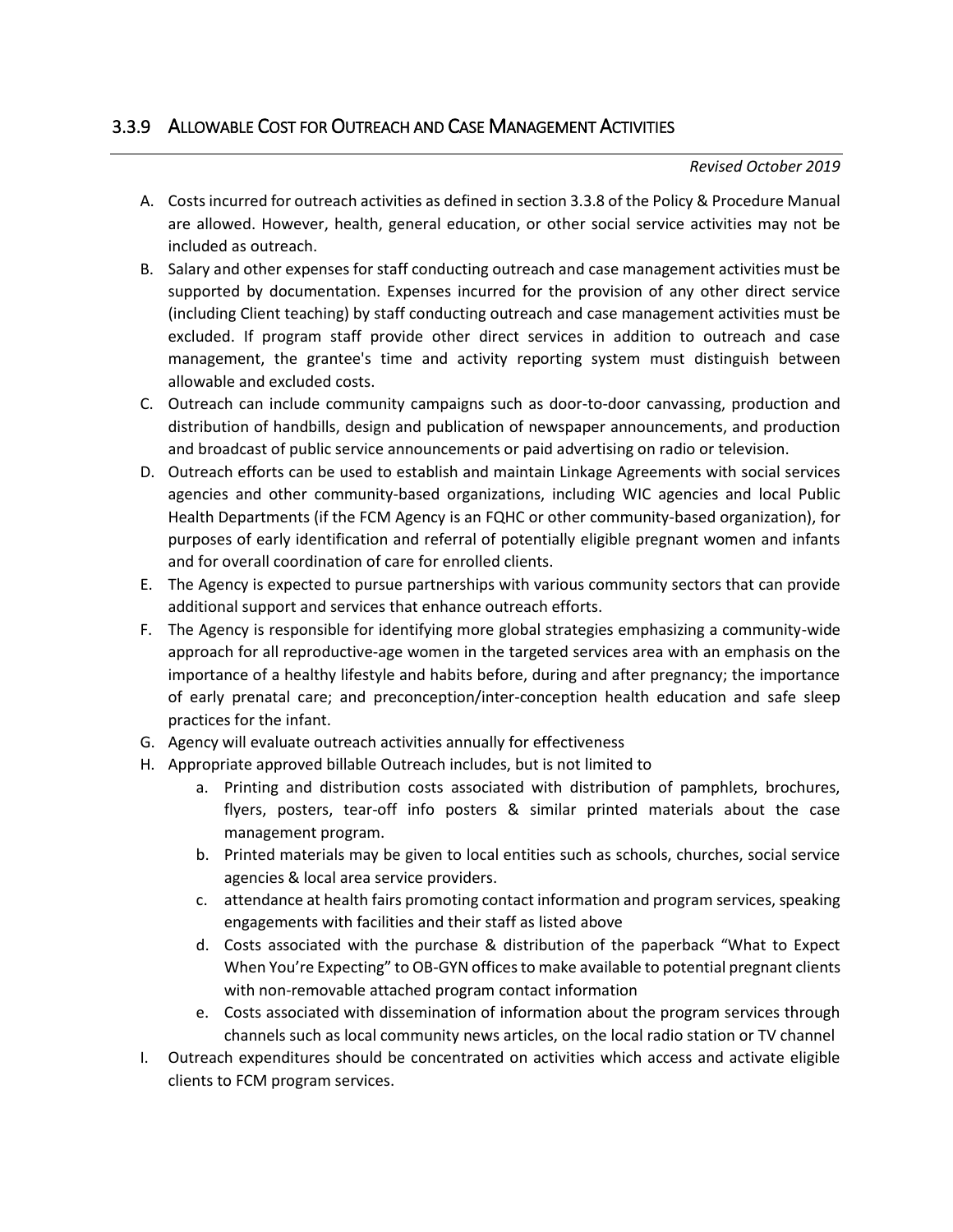- J. Written approval must be obtained from the Department for awareness campaigns / promotions, and billboards prior to purchase and/or implementation.
- K. Raffles are not allowable as a means of outreach.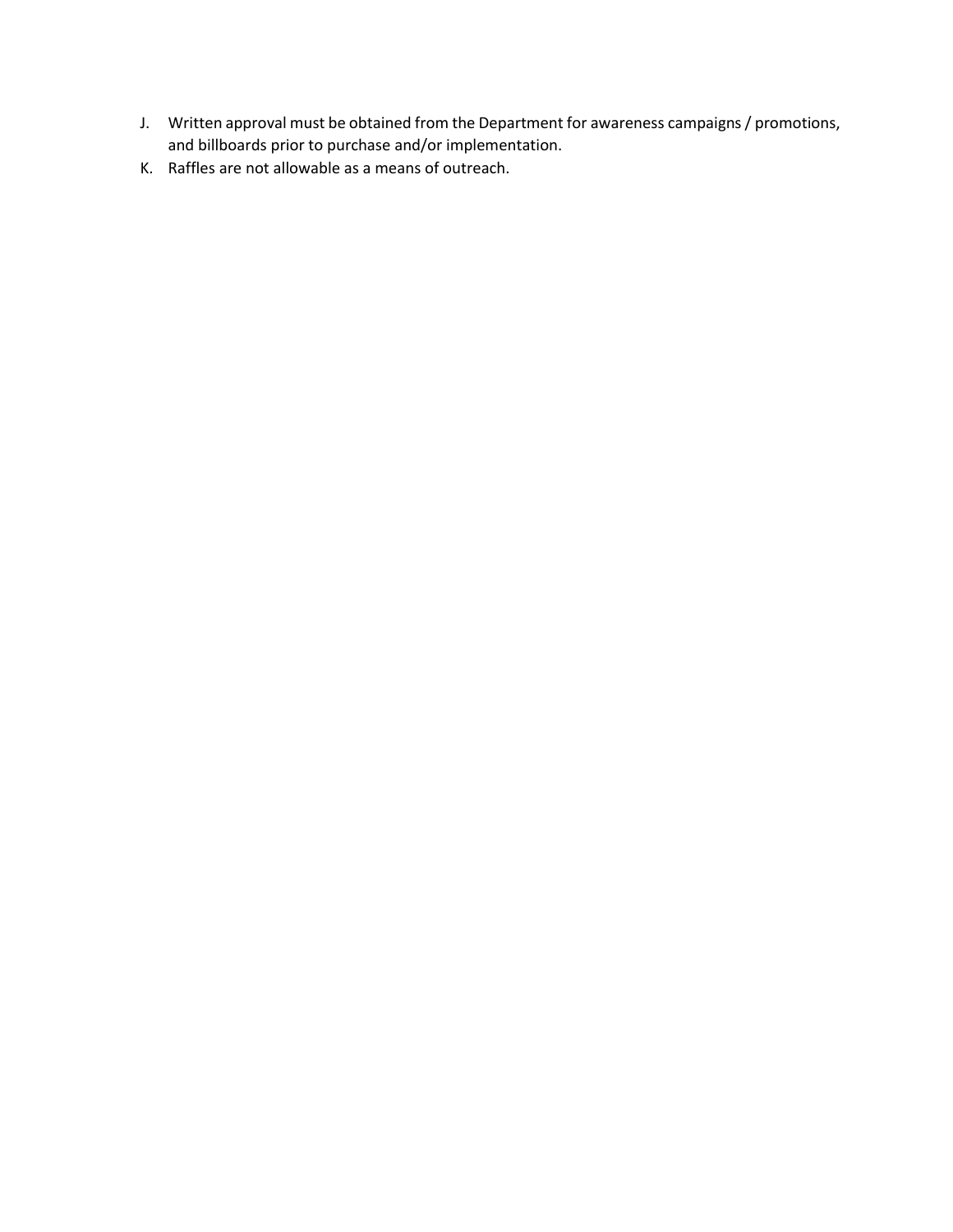[Pregnant Woman Cornerstone Workflow](http://www.dhs.state.il.us/page.aspx?item=118998)

[Postpartum Woman Cornerstone Workflow](http://www.dhs.state.il.us/page.aspx?item=118998)

[Infant Cornerstone Workflow](http://www.dhs.state.il.us/page.aspx?item=118998)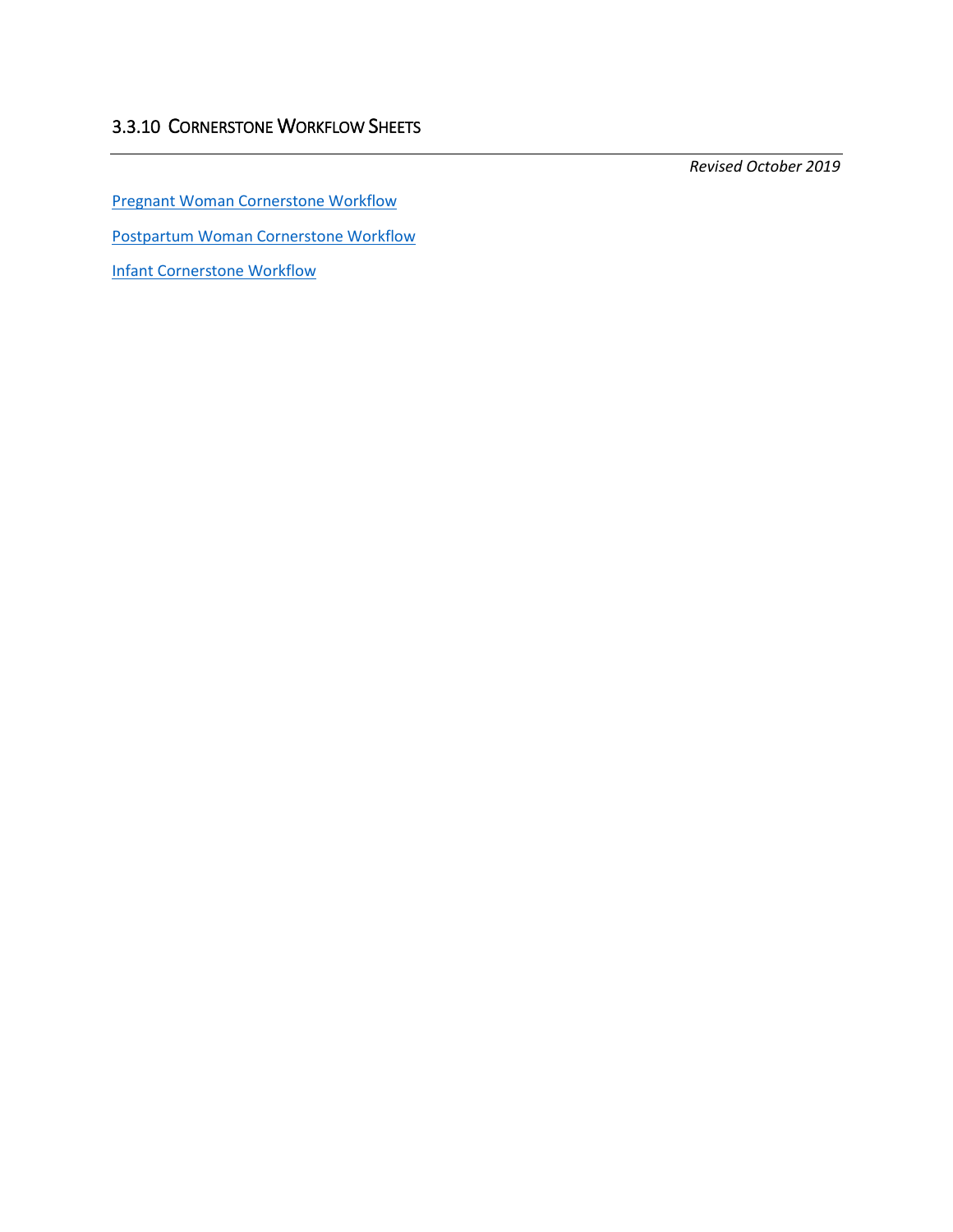# 3.4 CASE CLOSURE

*Revised October 2019*

Case closure should occur when:

- A. The client no longer meets age or income eligibility criteria for case management funding;
- B. The client moves out of the grantee's service area;
- C. The client dies; or
- D. The case management agency is no longer able to reach the client.

At the time of closure, the case manager should ensure that the following activities have been completed, as appropriate for the client's circumstances:

- A. The client has located a medical care provider for continued care for himself or herself and his or her children;
- B. The client is referred for family planning services;
- C. The client is referred for postpartum WIC or Commodity Supplemental Food Program (CSFP) certification;
- D. The client's children are referred for WIC or CSFP certification;
- E. The children have begun or been referred for immunizations (if these are not contraindicated or declined by the parent);
- F. The client has completed application for Medicaid for his or her children; and
- G. The client has been given information regarding child restraint seats.

If the client is moving to another area, the client's case records may be transferred to the new case management agency if the client's consent is obtained.